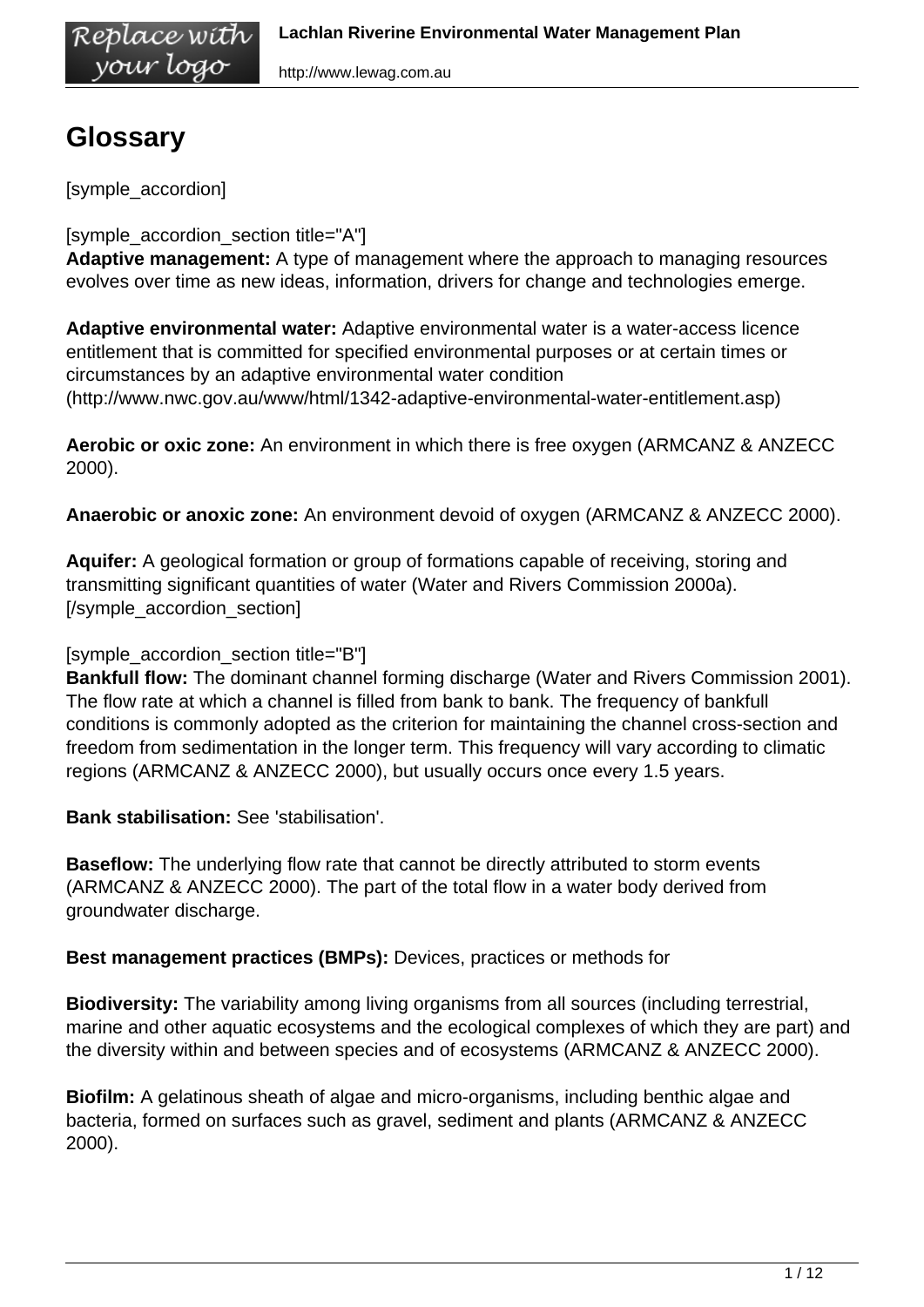**Bonn Convention**: Convention on the Conservation of Migratory Species of Wild Animals done at Bonn on 23 June 1979, the objective of which is the conservation of listed species throughout their range, with the emphasis on terrestrial, marine and avian migratory species.

**Bore:** A narrow, lined hole drilled to withdraw or monitor groundwater.

**Buffer strip:** Areas of vegetation through which runoff passes while travelling to a discharge point and which are therefore aligned perpendicular to the direction of flow. [/symple\_accordion\_section]

[symple\_accordion\_section title="C"]

**CAMBA** (China–Australia Migratory Bird Agreement): Agreement between the Government of Australia and the Government of the People's Republic of China for the Protection of Migratory Birds and their Environment done at Canberra on 20 October 1986 which lists terrestrial, water and shorebird species which migrate between Australia and China.

**Capacity building program:** A holistic approach to knowledge building and transfer, which fosters skill development, competency, innovation and confidence. It is also a means to facilitate network building, linkages and training for continuous improvement.

**Catchment:** A topographically defined area draining surface water to a single outlet point.

**Cease to flow**/**Commence to flow**: the point at which the river stops/starts flowing, usually measured in megalitres.

**Connectivity (hydrological):** Refers to the water-mediated transfer of matter, energy and organisms between elements of the hydrologic cycle eg. The exchange of carbon between an inundated floodplain and the overlaying floodwaters.

**Constructed wetland:** A vegetated detention area designed and built to remove contaminants from stormwater runoff, but which can also provide secondary benefits of habitat enhancement/creation and active and passive recreational and educational opportunities.

**Consumptive water**: Water ordered and/or used for private benefit consumptive purposes, including irrigation, industry, urban and stock and domestic use (Water Act 2007).

**Contaminant:** A substance that presents or has the potential to present a risk of harm to human health, the environment or any environmental value . [/symple\_accordion\_section]

[symple\_accordion\_section title="D"] **Denitrification:** The reduction of nitrate or nitrite to nitrogen gas, in the absence of oxygen (ARMCANZ & ANZECC 2000).

**Discharge:** The rate at which a volume of water passes through a cross section in a unit of time.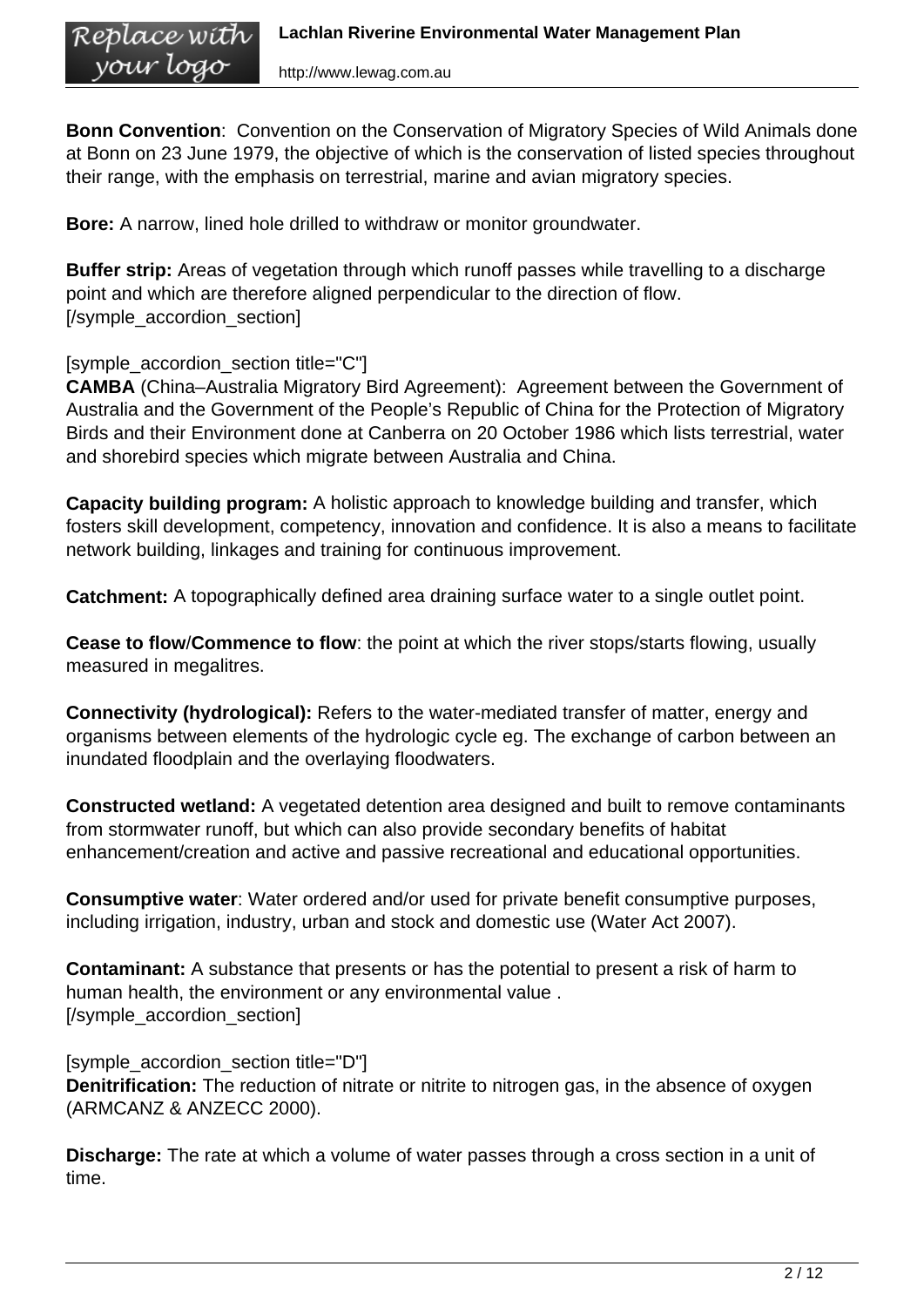**Diversity:** See Biodiversity

**Dissolved fraction**: The part of a water sample passing through a 0.45 µm pore size filter paper. It will include both a truly dissolved and colloidal material fraction. (ARMCANZ & ANZECC 2000.)

**Drainage network:** The system of channels and pipes and overland flow pathways which drain a catchment area (ARMCANZ & ANZECC 2000).

**Drought refuges:** Drought refuges are places that sustain life during the dry seasons, particularly in ephemeral streams. [/symple\_accordion\_section]

[symple\_accordion\_section title="E"]

**Ecological values:** Particular values or uses of the environment important for a healthy ecosystem or for public benefit, welfare, safety or health and economic activities, and which require protection from the effects of pollution, waste discharges and deposits (ARMCANZ & ANZECC 2000) and from the effects of altered water regimes.

**Ecological water requirements (EWRs):** The water regimes needed to maintain ecological values of water dependent ecosystems at a low level of risk. Also see 'environmental water provisions'.

**Economic values:** Includes water body uses, stormwater use, economic values of the receiving environment (e.g. fishing and tourism), values of land used for stormwater management and values of land adjacent to stormwater management devices.

**Ecosystem:** An ecological community together with its environment, functioning as a unit.

**Ecosystem function and services:** Functions are the biophysical processes that take place within an ecosystem. These can include fish and waterbird habitat, cycling carbon and trapping nutrients. Services are the beneficial outcomes that result from ecosystem functions, such as cleaner water and improved human health.

**Effectiveness:** The extent to which project outcomes (see 'outcomes') are achieving project objectives.

**Efficiency:** The extent to which project outputs (see 'outputs') are maximised for the given level of inputs. Efficiency is concerned with the processes (activities/strategies/operations) by which the project is delivered and which produce the outputs of the projects.

**Environmental assets**: Includes water dependent ecosystems, ecosystem services, and sites with ecological significance (as defined in Water Act 2007).

**Environmental contingency allowance** (ECA): A volume of water held in storage from which releases are made for particular environmental purposes or in response to particular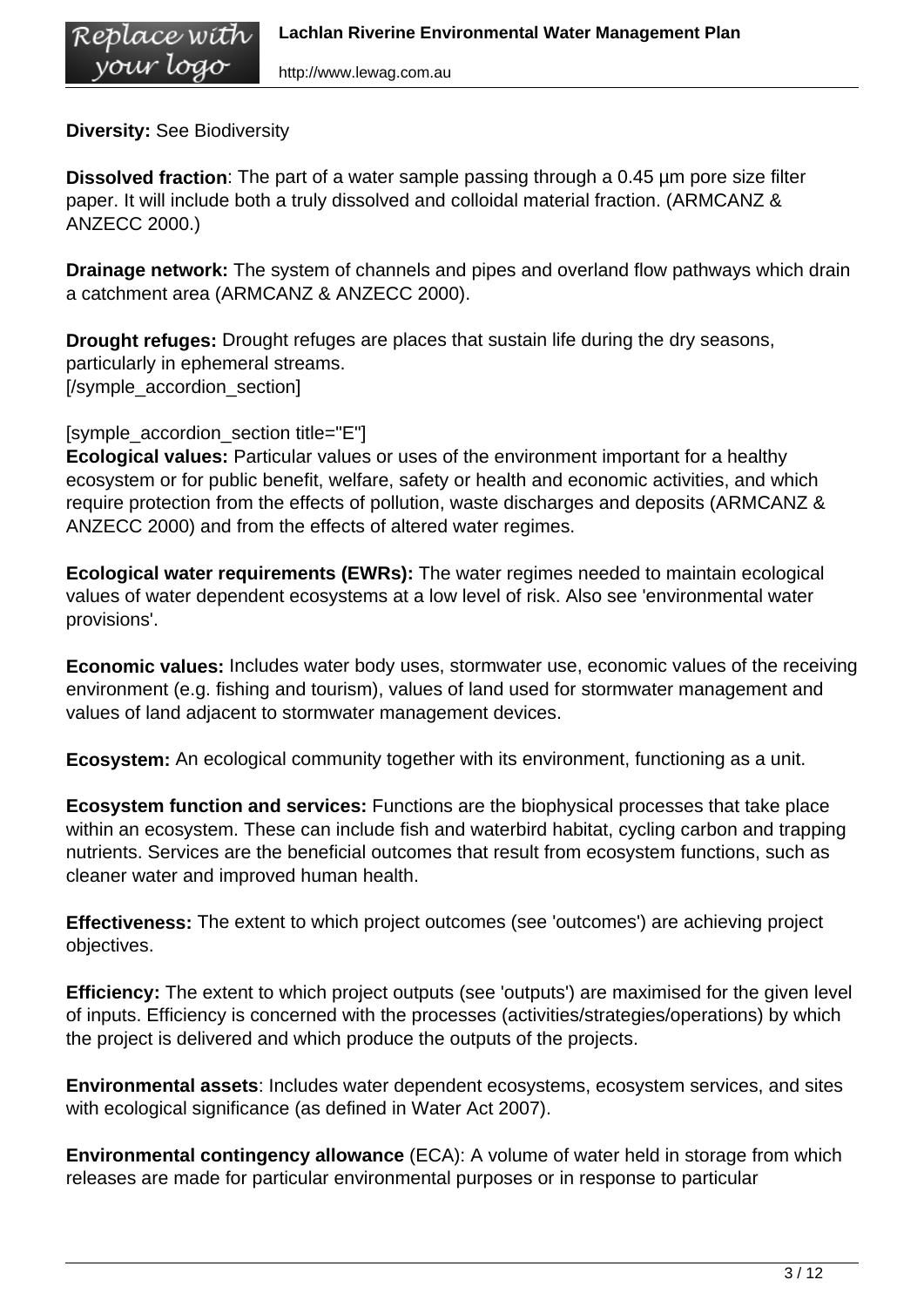environmental circumstances, including to support waterbird or fish breeding, wetland watering or increase flow variability when needed (Water Sharing Plan for the Lachlan Regulated River Water Source 2003; specifically in the Lachlan, a water reserve of 10,000 ML in both Wyangala Dam and Lake Brewster whenever the total volume of water available to general security access licences exceeds 50 per cent of the access licence share volume at the beginning of a water year, or reaches 75 per cent during a water year.

**Environmental flows**: Releases from dams which are intended to achieve environmental outcomes or benefit as opposed to consumptive water releases which are intended for consumptive purposes.

**Environmental management systems (EMS):** The part of the overall management system that includes organisational structure, planning activities, responsibilities, practices, procedures, processes and resources for developing, implementing, achieving, reviewing and maintaining an environmental policy (Standards Australia 1996).

**Environmental outcomes**: Desired outcomes relating to ecosystem function (e.g. by periodic flooding of floodplain wetlands); biodiversity, water quality; and water resource health (e.g. addressing pollution issues and noxious algal blooms) (Water Act 2007).

**Environmental water**: Water Act or WSP or Basin plan.

**Environmental water provisions (EWPs)**: The water regimes that are provided as a result of the water allocation decision-making process taking into account ecological, social and economic impacts. They may meet in part or in full the ecological water requirements. See 'ecological water requirements'.

**Erosion:** The process by which the land surface is detached and transported away by the action of water, wind, ice or gravity.

**Evaporation**: Where liquid water is converted to water vapour and thus removed from a surface, such as a lake, soil or wet vegetation, into the air.

**Evapotranspiration** (ETo): A collective term for the part of the water cycle which transfers liquid water, as water vapour, into the atmosphere from both vegetated and un-vegetated land surfaces through the processes of both transpiration and evaporation. ETo is affected by climate, availability of water and type of vegetation.

(http://www.bom.gov.au/watl/eto/about.shtml) [/symple\_accordion\_section]

[symple\_accordion\_section title="F"]

**First flush:** Describes situations when contaminants (e.g. sediments) that have accumulated on impervious surfaces are transported at the beginning of a rainfall event. This results in high pollution concentrations at the start of the runoff hydrograph, reducing to lower levels before the flood peak occurs.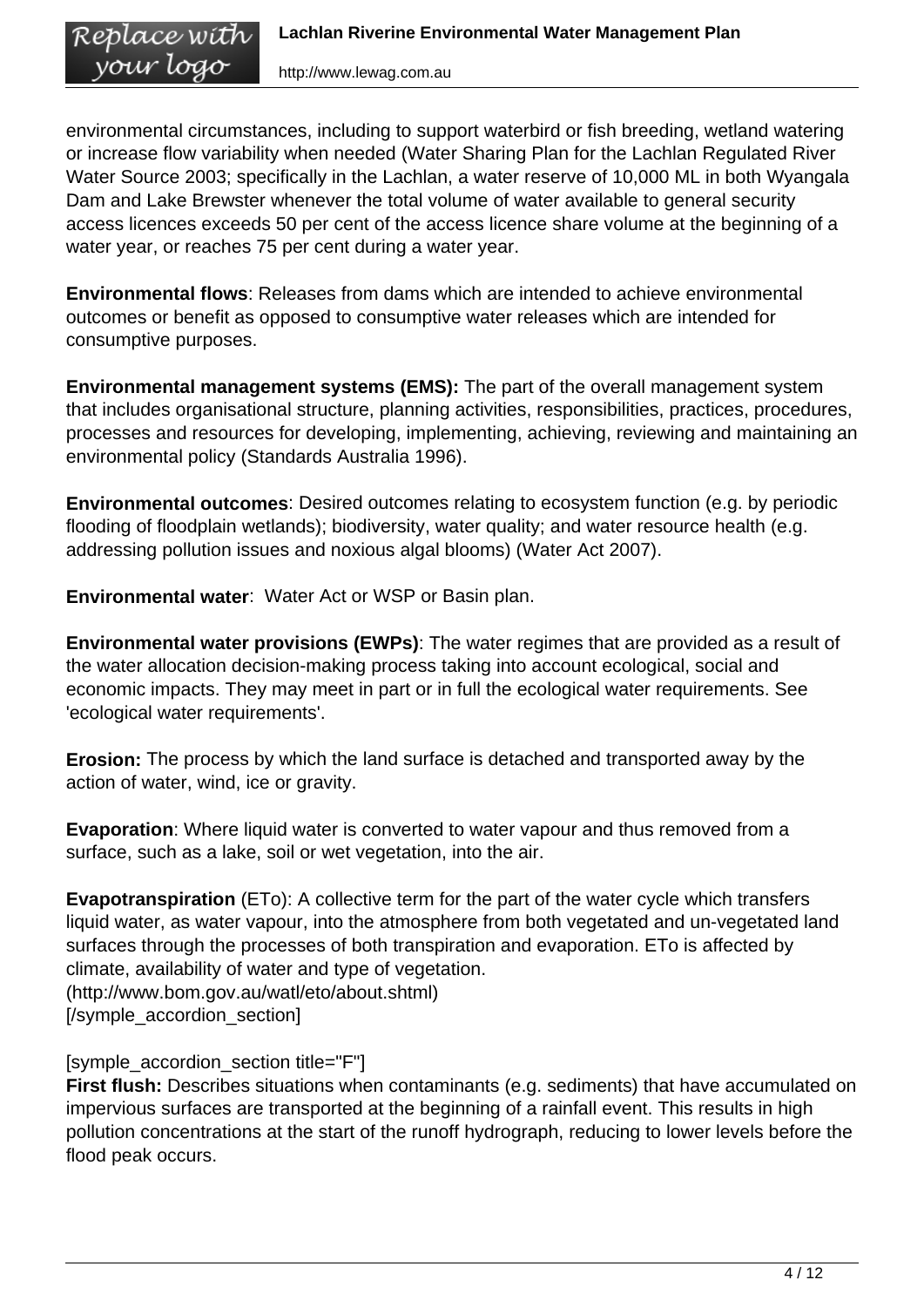**Fishway**: an engineered structure that allows fish to migrate upstream past a dam, weir or regulator.

**Flashiness:** Where water levels rapidly peak and decline.

**Floodplain:** The portion of a waterway valley next to the channel which is covered with water when the waterway overflows its banks during major flow events.

**Flow duration curve**: A graphical representation of information about the percentage of time that a particular streamflow was exceeded over some historical period. [/symple\_accordion\_section]

[symple\_accordion\_section title="G"]

**Geomorphology:** Of, or relating to, the forms of the earth's surface and the processes associated with them (e.g. erosion, weathering, transport and deposition).

**Gigalitre**: A unit of measurement for large volumes of water, abbreviated to Gl. One gigalitre is the equivalent to one billion litres or one thousand megalitres.

**Goals or aims:** General descriptions of what a project will achieve (Woodhill & Robins 1998).

**Groundwater:** Water found under the land surface that occupies pores and crevices of soil and rock.

**Groundwater dependent ecosystem (GDE):** Those parts of the environment, the species composition and natural ecological processes that are determined by the permanent or temporary presence of water resources from within groundwater aquifers. [/symple\_accordion\_section]

[symple\_accordion\_section title="H"] **Hydrograph**: A graph depicting water level or rate of flow of a body of water as a function of time.

**Hydrologic balance:** an accounting of all water inflow into, outflow from and changes in water storage within a hydrologic unit over a specified period of time

**Hydrologic regime:** A description of the variation of flow rate or water level over time.

**Hydrological cycle:** The continual cycle of water between the land, the ocean and the atmosphere.

**Hydrology:** The science of the behaviour of water in the atmosphere, on the surface of the earth and within the soil and underlying rocks. This includes the relationship between rainfall, runoff, infiltration and evaporation.

[/symple\_accordion\_section]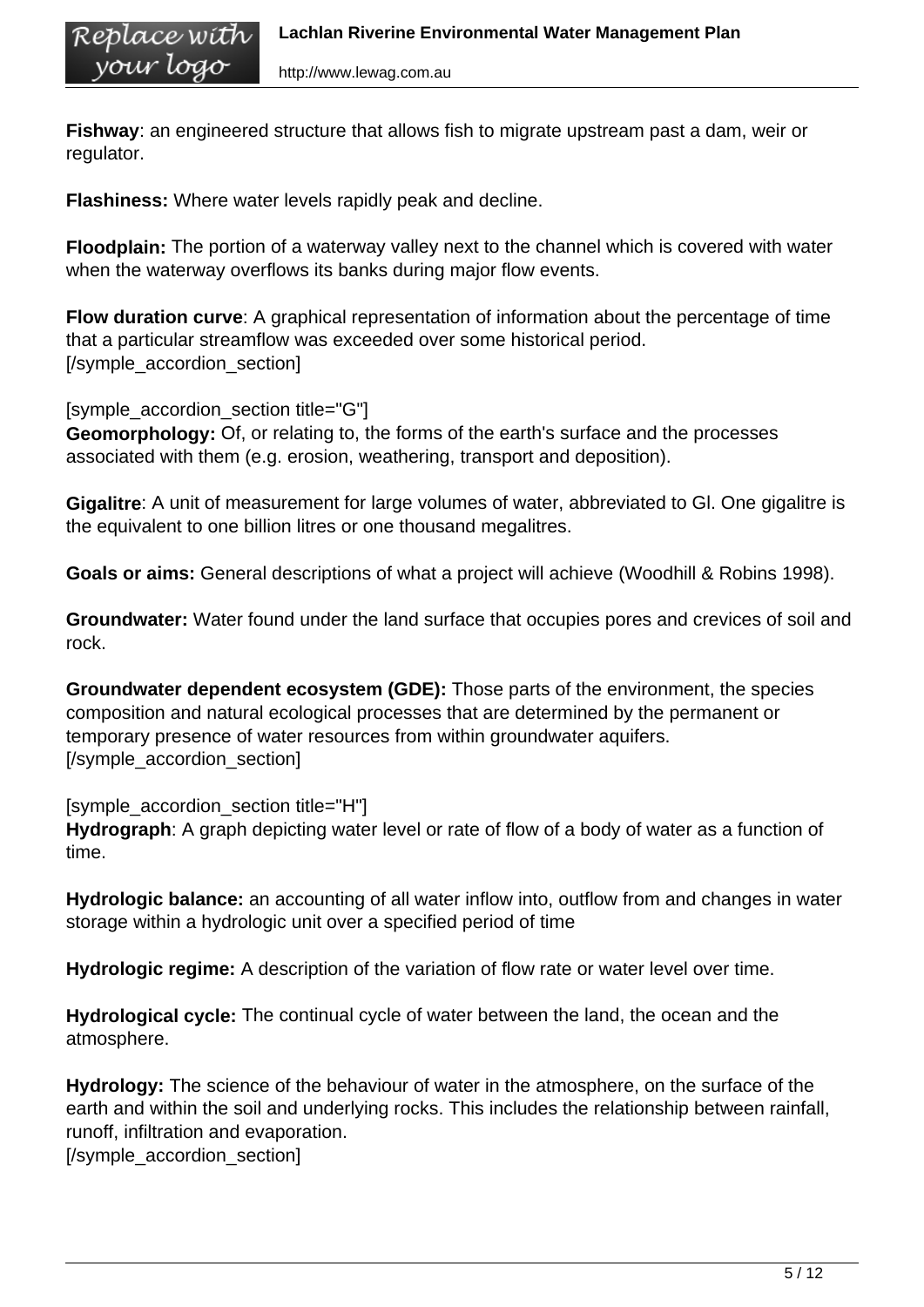[symple\_accordion\_section title="I"]

**Indicators:** The specific characteristics or phenomena that tell you about the project and what impact it is having on the problem or issue it was set up to address.

**Infiltration:** The movement of water from the surface to the subsoil and at times, ultimately to the underlying aquifer.

**Instream habitat**: The features within a river or stream that may be either permanently or periodically inundated to provide habitat for water dependant plants, fish, birds, insects and animals.

**Integrated water cycle management (IWCM):** The integration of water supply, sewerage and stormwater, so that water is used optimally within a catchment resource, State and national policy context. It promotes the coordinated planning, development and management of water, land and related resources (including energy use) that are linked to urban areas and the application of WSUD principles within the built urban environment. (National Water Commission 2006.)

[/symple\_accordion\_section]

[symple\_accordion\_section title="J"]

**JAMBA** (Japan-Australia Migratory Bird Agreement): Agreement between the Government of Australia and the Government of Japan for the Protection of Migratory Birds and Birds in Danger of Extinction and their Environment done at Tokyo on 6 February 1981, and like CAMBA also list terrestrial, water and shorebird species which migrate between Australia and Japan. [/symple\_accordion\_section]

[symple\_accordion\_section title="K"]

**Karst system**: a distinct landform arising over geological time frames mostly due to the dissolving action of water on carbonate rock (e.g. limestone, dolomite and marble), and results in a variety of unique surface and below ground features, such as caves, underground streams, arches, gorges, sinkholes, and passageways.

[/symple\_accordion\_section]

[symple\_accordion\_section title="L"]

**Large woody debris**: Branches, trunks or whole trees that have fallen into the river creating habitat and structure.

**Left bank**: Facing downstream, the bank of the river that would be on the left hand side. This is the

accepted and consistent method for identifying river bank orientation as a north/south label can create confusion as the river meanders.

## **Licensed environmental water**: WSP

**Loading**: The total mass of a contaminant discharged during a runoff event (ARMCANZ & ANZECC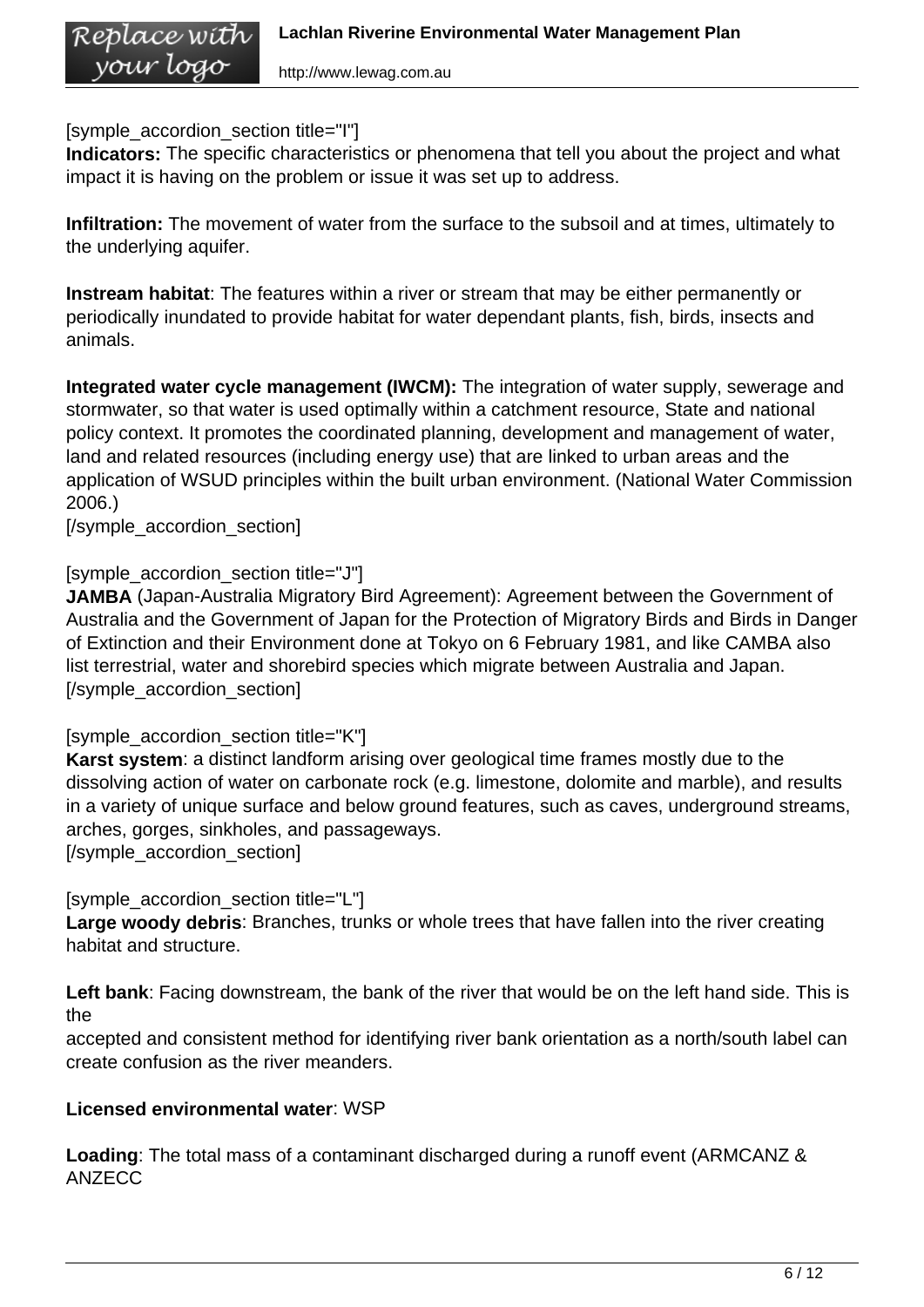2000.)

Replace with your logo

**Lotic**: Referring to moving waters; rivers and streams. [/symple\_accordion\_section]

[symple\_accordion\_section title="M"]

**Megalitre**: Unit of measurement for large quantities of water, abbreviated to Ml. One megalitre is equivalent to one million litres.

**Monitoring:** The collection of data by various methods for the purpose of understanding natural systems and features, evaluating the impacts of development proposals on such systems, and assessing the performance of mitigation measures.

**Monitoring and evaluation program:** Development of monitoring and evaluation activities to determine the success or otherwise of measures put in place as part of stormwater management projects.

**Multiple use corridors:** Facilities performing a range of functions (e.g. stormwater management, landscape, recreation and wildlife habitat). [/symple\_accordion\_section]

[symple\_accordion\_section title="N"] **Non-point source pollution:** Pollution from diffuse sources without a single point of origin or specific discharge point (ARMCANZ & ANZECC 2000).

**Nutrients:** Essential chemicals such as nitrogen (N) and phosphorus (P) needed by plants and animals for growth. Excessive amounts of nutrients can lead to degradation of water quality and algal blooms.

[/symple\_accordion\_section]

[symple\_accordion\_section title="O"] **Objectives:** Specific statements about what a project intends to achieve.

**Outcomes:** The results of the activities or products of a project. All the impacts or consequences of the project beyond its outputs (see 'outputs'). Outcomes are often delayed or long term and they may be intended or unanticipated.

**Outputs:** The activities completed or products made during a project (Woodhill & Robins 1998). Outputs are within the direct control of the project.

**Overbank Flow**: Water that flows out over the top of the river channel and bank onto the floodplain.

**Overland flow:** The component of rainfall (excess) that is not removed by infiltration or use and discharges down-gradient as surface flow (ARMCANZ & ANZECC 2000). [/symple\_accordion\_section]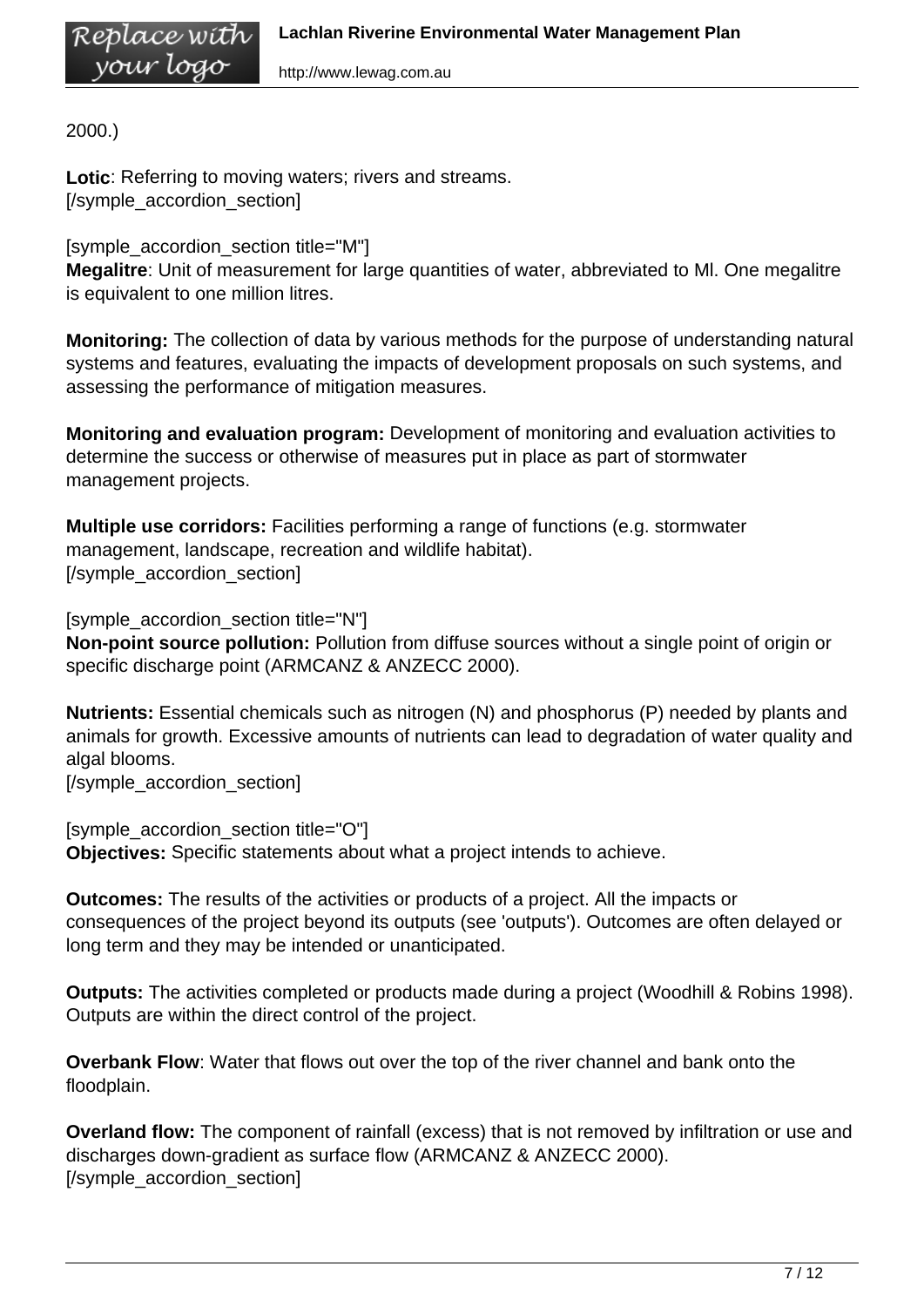[symple\_accordion\_section title="P"]

**Peak discharge rate:** The maximum instantaneous rate of flow during a runoff event.

**Peak flow:** Maximum flow rate in a flood.

**Performance indicator:** A specific type of indicator that looks at outcomes (see 'outcomes') to see if they are meeting the project's objectives (see 'objectives').

**Performance monitoring:** Gathering of information to measure the success of strategies implemented when compared to objectives (see 'objectives').

**Permeable soils:** Soil materials with sufficiently rapid infiltration rate, therefore reducing or eliminating stormwater runoff. Coarse textured soils tend to have large, well-connected pore spaces and therefore high permeability.

**pH:** A measure of the hydrogen ion concentration of water or wastewater; expressed as the negative log of the hydrogen ion concentration [H+]. A pH of 7 is neutral, pH less than 7 is acidic and pH greater than 7 is basic.

**Planned environmental water:** Planned environmental water to encompass 'rules based' environmental water, that is, planned environmental water may be delivered through flow rules which specify flows that must be released from storages for environmental purposes. It may also be delivered or retained through restrictions upon the taking of water. Planned environmental water may replicate natural flow patterns taking into account the timing, frequency and variability of flows. Planned environmental water may seek to achieve specific environmental outcomes such as maintaining the success of bird breeding events in specific wetlands, or may be aimed at maintaining general river health through passing flows or end-ofsystem flow targets.

**Point source pollution:** Contamination from a localised source, such as leaky storage tanks and drums or sewage discharge.

**Pollutant retention:** The proportion of pollutant load intercepted and retained by a device, either on an event or annual basis (ARMCANZ & ANZECC 2000).

**Potable water:** Water generally considered suitable for human consumption.

**Precautionary principle:** If there are threats of serious or irreversible environmental damage, lack of full scientific certainty should not be used as a reason for postponing measures to prevent environmental degradation. [/symple\_accordion\_section]

[symple\_accordion\_section title="R"] **Receiving environment:** Areas that receive runoff, including wetlands, waterways, groundwater and bushland areas.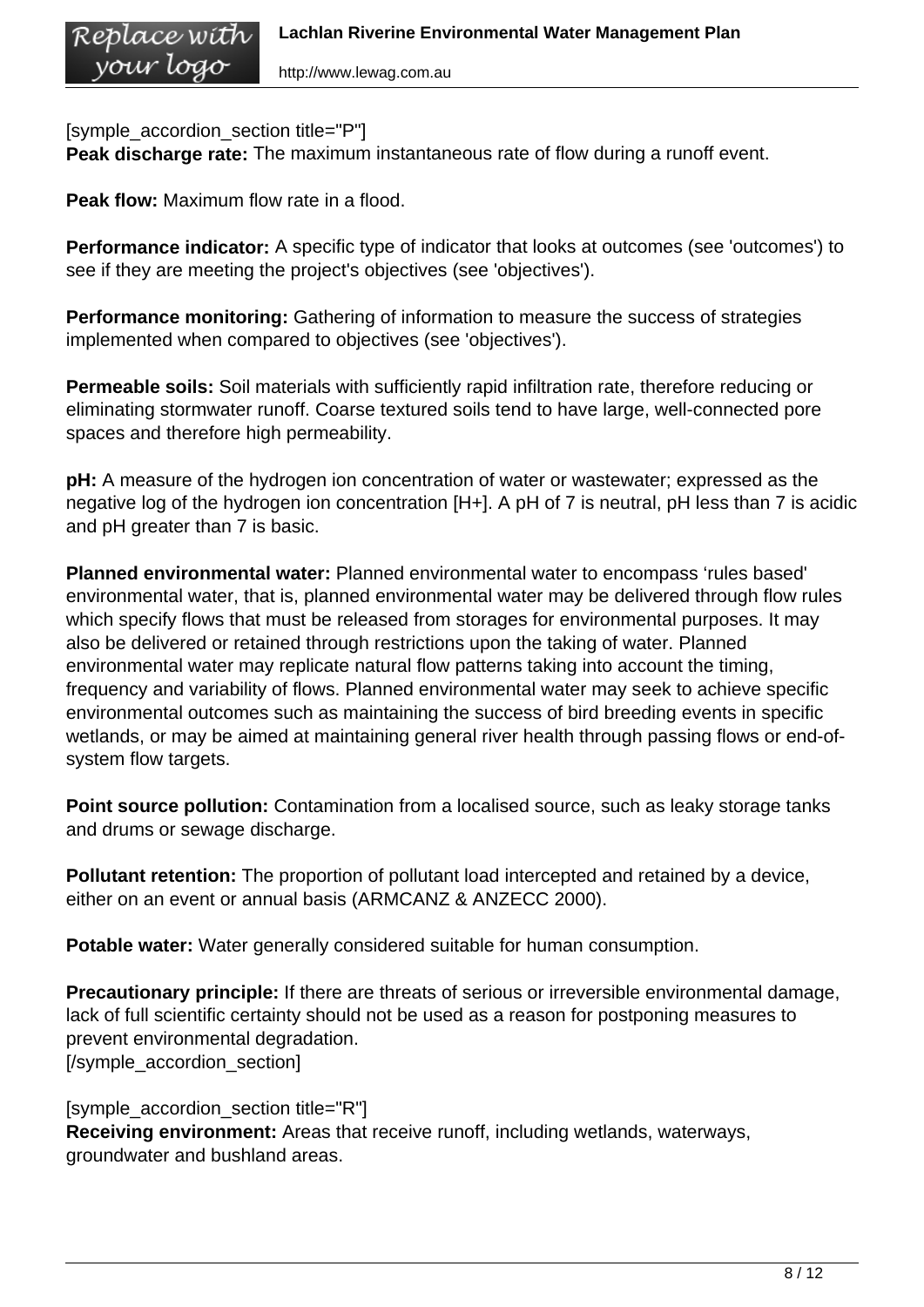**Receiving water bodies:** Include waterways, wetlands, coastal marine areas and shallow groundwater aquifers.

**Recharge:** Water infiltrating to replenish an aquifer.

**Regulator**: An instream water management structure with moveable gates to control the flow of water.

**Resilience:** Resilience is defined as "the capacity of an ecosystem to tolerate disturbance without collapsing into a different state that is controlled by a different set of processes. A resilient ecosystem can withstand shocks and rebuild itself when necessary."

**Resistance:** The ease or difficulty of changing an ecosystem; how "resistant" it is to being changed.

## **Resource assessment**:

## **Resource allocation**:

**Retention/retain:** Retention is defined as the process of preventing rainfall runoff from being discharged into receiving water bodies by holding it in a storage area. The water may then infiltrate into groundwater, evaporate or be removed by evapotranspiration of vegetation.

**Riffles:** High points in a stream or river channel representing bedrock bars or accumulations of relatively coarse material. Water flow is typically relatively shallow, fast and rough over riffles.

**Right bank**: Facing downstream, the bank of the river that would be on the right hand side. This is

the accepted and consistent method for identifying river bank orientation as a north/south can create confusion as the river meanders.

**Riparian areas**: An area of land directly influenced by water. An ecosystem that is transitional between land and water ecosystems.

**Riparian vegetation:** Vegetation growing within the channel and the along banks of waterways, extending laterally away from the bank and ending at the extent of the floodplain.

**Risk:** The chances of something happening that will have an impact on objectives. It is measured in terms of consequences and likelihood. (Standards Association of Australia 1999.)

**Risk assessment:** The process of risk analysis and risk evaluation.

**River channel:** The bed and banks of a stream or river that carries all flows except floods.

**Riverine:** Relating to or resembling a river. Located on or inhabiting the banks of a river or riparian area.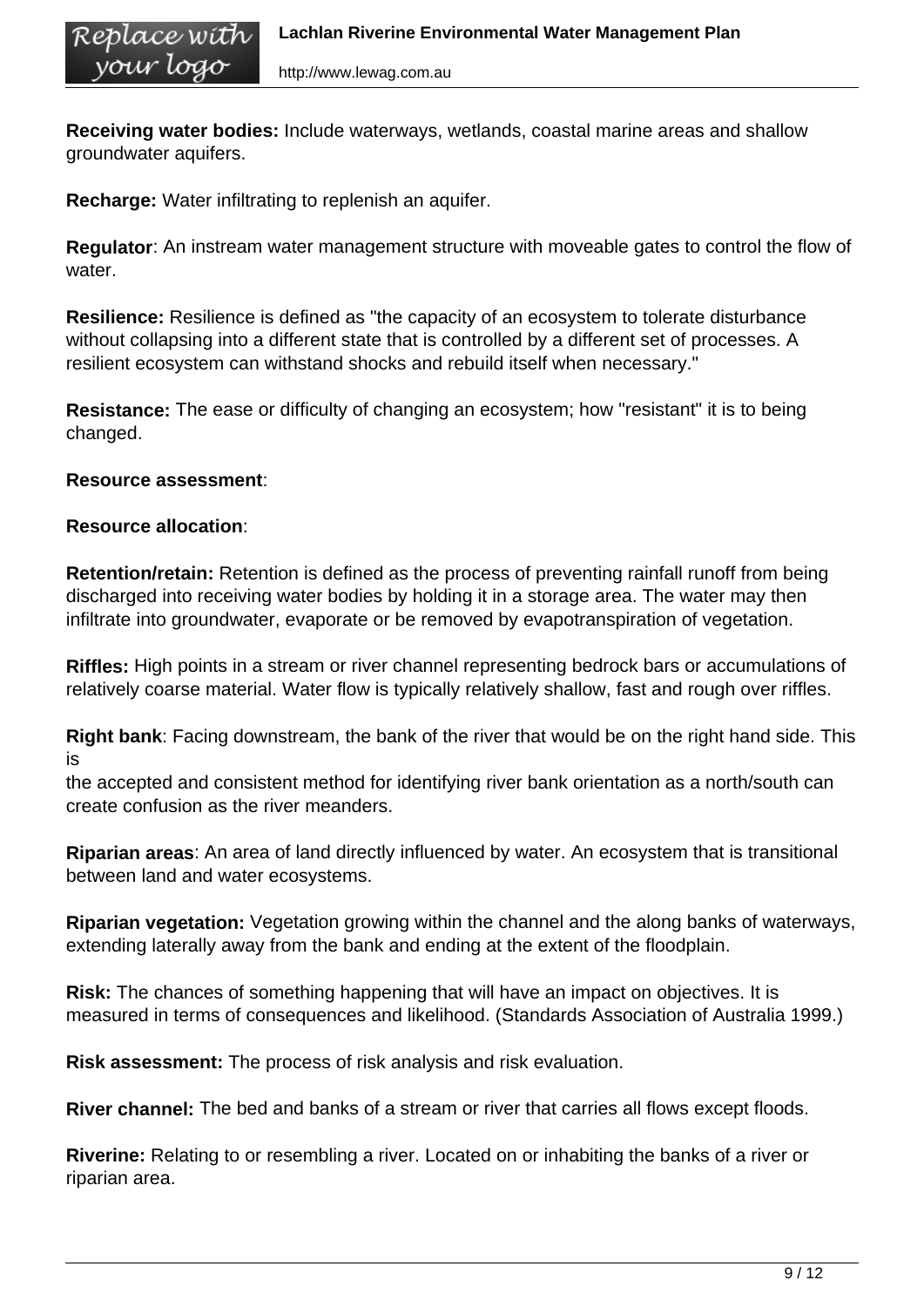**ROKAMBA**: Agreement with the Government of the Republic of Korea on the Protection of **Migratory** 

Birds done at Canberra on 6 December 2006, which formalises Australia's relationship with the Republic of Korea in respect to migratory bird conservation, while also providing a basis for collaboration on the protection of migratory shorebirds and their habitat.

**Runoff:** Water that flows over the surface of a catchment area. [/symple\_accordion\_section]

[symple\_accordion\_section title="S"] **Sediment:** Solid fragment of organic and inorganic material that is transported, suspended and/or deposited by water and wind.

**Sedimentation:** The physical process of settling of suspended particulates under the force of gravity (ARMCANZ & ANZECC 2000).

**Silt:** A soil separate consisting of particles between 0.002 and 0.02 mm in equivalent diameter.

**Social/cultural values:** Social values include public health and safety, recreational uses and visual amenity. Cultural values include historical and spiritual significance, and scientific and educational uses.

**Soil stabilisation:** The use of measures or materials, such as rock lining or vegetation, to prevent the movement of soil when loads are applied to the soil.

**Sub-catchment:** A topographically defined area drained by a tributary of a primary stream (ARMCANZ & ANZECC 2000).

**Surface water:** Water flowing or held in waterways or wetlands on the surface of the landscape.

**Suspended solids:** Organic or inorganic particles that are suspended and transported by water. This includes sand, mud and clay particles (and associated contaminants). [/symple\_accordion\_section]

[symple\_accordion\_section title="T"]

**Target:** A numerical concentration limit or descriptive statement relating to an aspect of water management aspired to as part of the LEWMP.

**Thalweg**: The middle, chief, or deepest part of a river channel or waterway.

**Threat:** An activity or land use with potential to damage the local or receiving environment's social/cultural, ecological or economic values.

**Toxicity:** The quantity or degree to which a substance is poisonous or harmful to plant, animal or human health.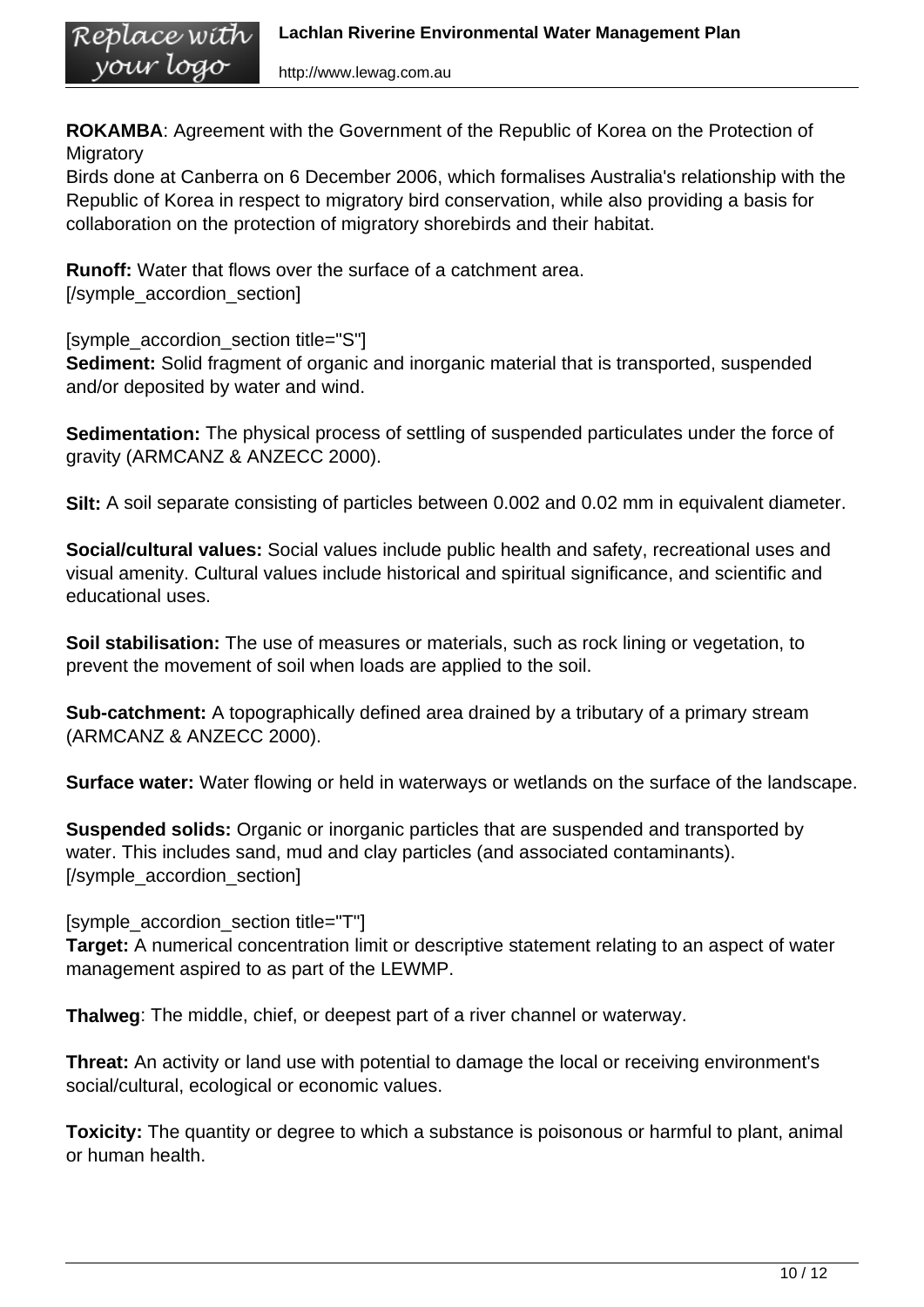http://www.lewag.com.au

**Translucent flow**/**translucency**: Specific flows relating to dam release rules. Water that flows into a

major dam or storage is released straight away and allowed to continue through the system for environmental outcomes.

**Transpiration**: The loss of water in plant tissues the atmosphere, mainly through the stomata (small

opening in the leaves of plants and grasses).

Replace with your logo

**Triple-bottom-line assessment:** A process which uses multi-criteria analysis to evaluate the economic, social and ecological costs and benefits of possible Best Management Practices. [/symple\_accordion\_section]

[symple\_accordion\_section title="U"] **Urban:** Land used for residential, rural-residential, commercial or industrial development (includes regional towns). [/symple\_accordion\_section]

[symple\_accordion\_section title="V"]

**Values:** Values may include economic values (e.g. water use, aquaculture and stormwater reuse), ecological values (e.g. aquatic fauna and flora, urban bushland) and social/cultural values (e.g. historical, public health and safety, recreational, visual amenity, spiritual).

**Valve capacity**: The size of the release valve at a dam or storage that releases water downstream.

The release capacity often diminishes as the dam level decreases. [/symple\_accordion\_section]

[symple\_accordion\_section title="W"]

**Water allocation**: The specific volume of water allocated to water access entitlements in a given water accounting period (Water Act 2007).

**Waterbodies:** Waterways, wetlands, coastal marine areas and shallow groundwater aquifers.

**Watercourses:** A river, stream or creek in which water flows in a natural channel, whether permanently or intermittently.

**Water dependent ecosystems:** Those parts of the environment, the species composition and natural ecological processes of which are determined by the permanent or temporary presence of water resources, including flowing or standing water and water within groundwater aquifers.

#### **Water sharing plan**:

#### **Water quality allowance**:

**Waterways:** All seasonal, intermittent or permanent streams, creeks, rivers, estuaries, coastal